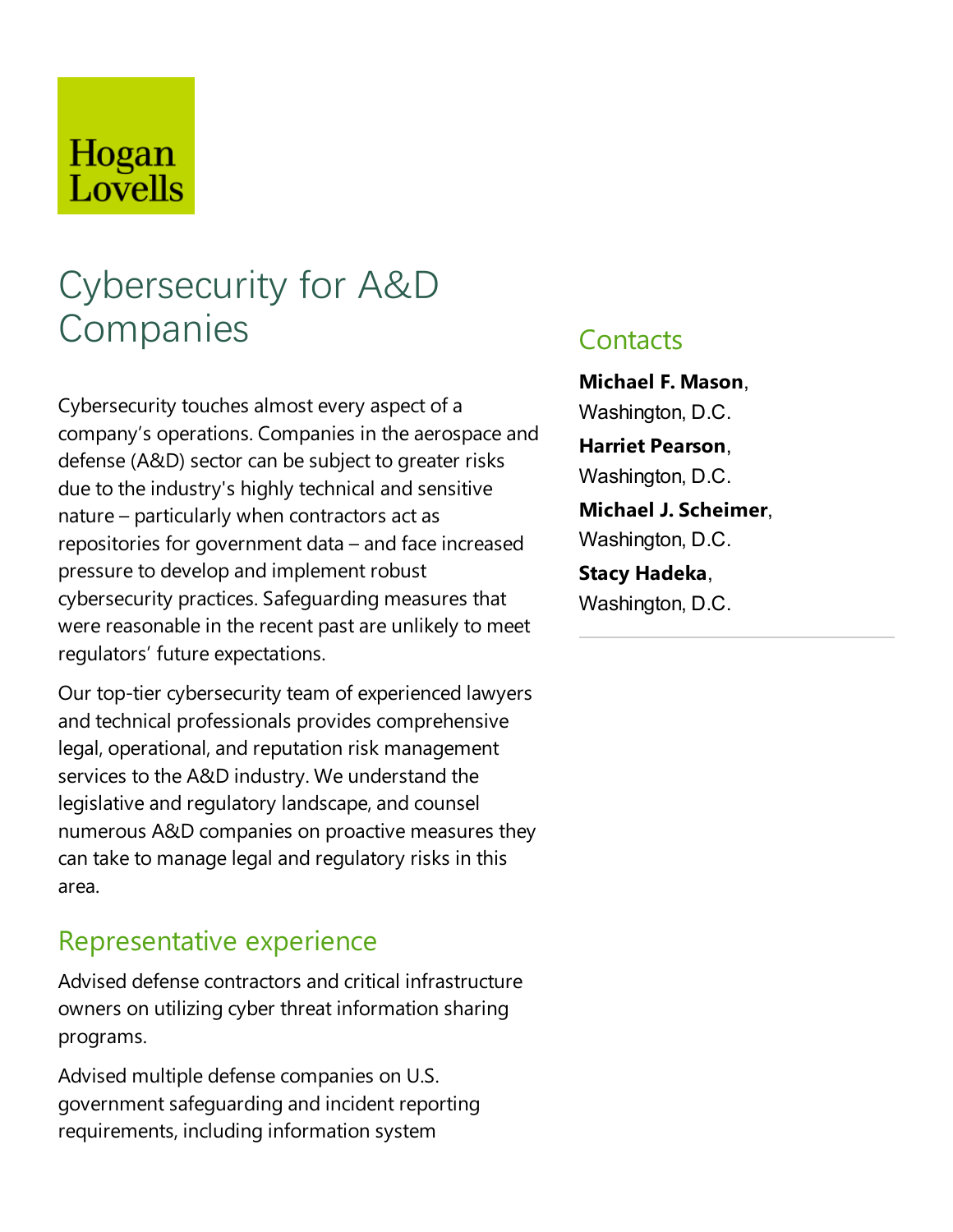assessments against the NIST 800-171 standards for CUI.

Advised cloud service providers on complying with the FedRAMP program and agency specific cloud security requirements.

Advised on complying with FISMA information security contract requirements including preparing security authorization packages and undergoing numerous agency ATO processes.

Advised an advanced technology company with significant government contracts on the handling of a cybersecurity breach involving ITAR and EAR data.

Assisted multiple government contractors and critical infrastructure entities with comprehensive responses to significant cybersecurity incidents, including incident reporting to US-CERT and DoD.

Advised a major technology company on the handling of an "insider" attack potentially affecting the company's HR databases.

Performed an intensive review of domestic data security safeguards and prepared astrategic plan for a data protection program for aleading global defense contractor.

Conducted a board-level investigation for a publicly held industrial company affected by a nation-state cyberattack on the sufficiency of management's incident response and disclosure.

Conducted data protection compliance assessments and gap analyses for major international corporations and national nonprofit organizations.

Advised clients on federal information security requirements in GSA Schedule offerings and GSA Cloud BPAs.

## Latest thinking and events

News